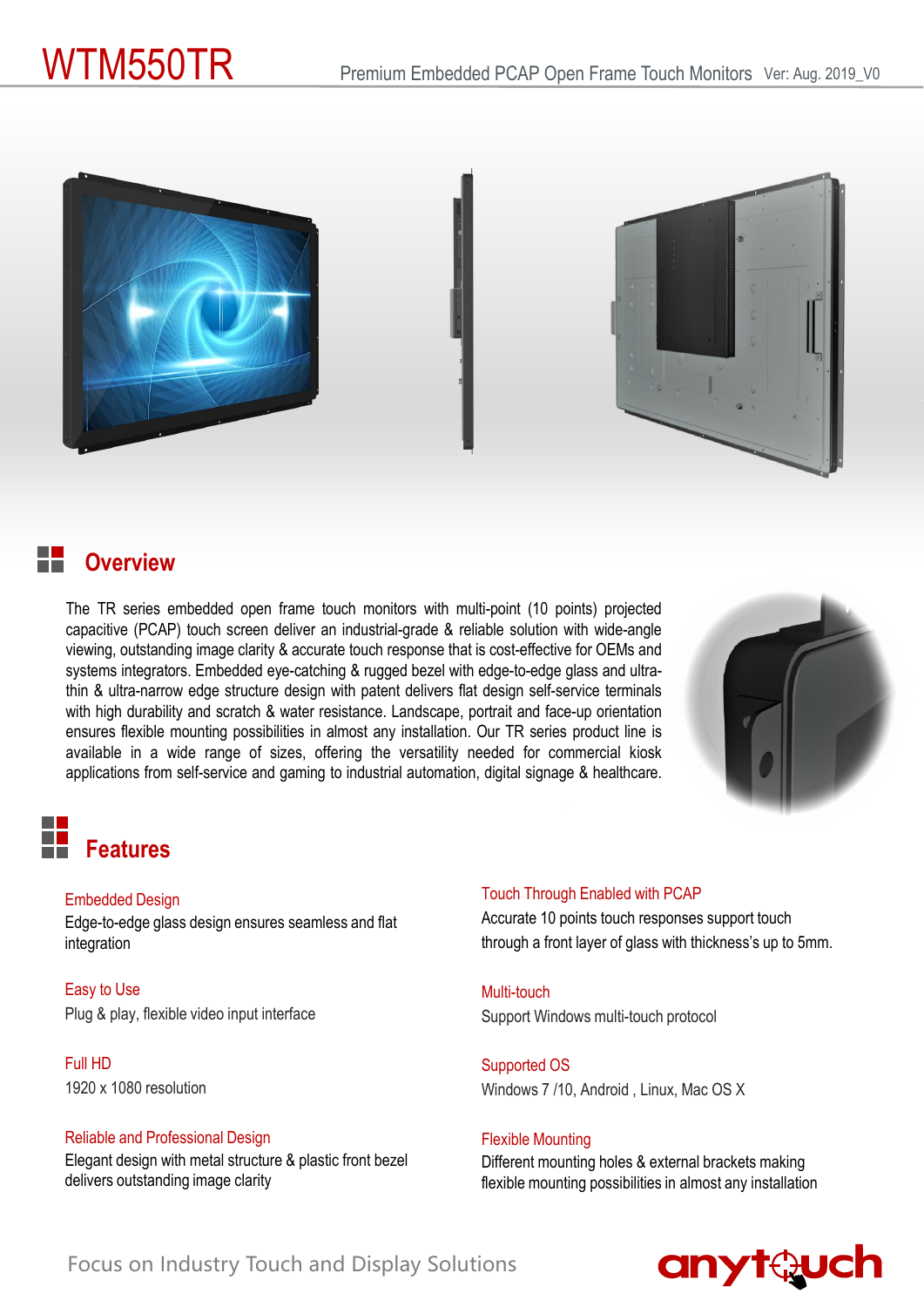# **Specifications**

| <b>Display</b>           |                                            | ■ OSD Function                                          |                                                                      |
|--------------------------|--------------------------------------------|---------------------------------------------------------|----------------------------------------------------------------------|
| <b>LED Panel</b>         | IPS-Panel, 55inch                          | <b>OSD Controls</b>                                     | 7 buttons / remote control                                           |
| <b>Backlight</b>         | E-LED (Entry)                              | <b>OSD Languages</b>                                    | CN, EN, FR, IT, DE                                                   |
| Viewable Area            | 1209.6 x 680.4mm                           |                                                         | ES, KR, RU, PT                                                       |
| <b>Brightness</b>        | 400cd/m2                                   | <b>Remote Control</b><br>Interface<br><b>Mechanical</b> | RS232 x 1, support duplex communication<br>remote Control (optional) |
| <b>Contrast Ratio</b>    | 1200:1                                     |                                                         |                                                                      |
| <b>Viewing Angle</b>     | 178° H/V                                   | <b>Product Dimension</b>                                | 1316.4x 787.2x 52.4 mm                                               |
| Response Time            | 8 ms (GTG)                                 | <b>Packing Dimension</b>                                | 1500x 965x220mm                                                      |
| Number of Colors         | 16.7M Colors                               | Weight(approx.)                                         | 45kg / 55 kg                                                         |
| <b>Native Resolution</b> | 1920x1080 (16:9), FHD                      | <b>Wall Mount Method</b>                                | VESA, MIS-F, 200x300 mm, Y, 6, 90                                    |
| Video Frequency          | 60Hz                                       | <b>Electrical</b>                                       |                                                                      |
| Video Interface          | VGA x1 / HDMI x1 / DVI x1                  | <b>Internal Speakers</b>                                | 80.7W                                                                |
| Input Resolution         | 1920 x 1080 @ 60Hz                         | Power Supply                                            | AC in: 100V~240V (50/60Hz)                                           |
| <b>Touch</b>             |                                            | <b>Typical Power</b>                                    | $\leq$ 55W (typ.)                                                    |
| <b>Touch Points</b>      | 10 (HID, only with supported OS)           | <b>Standby Power</b>                                    | $\leq$ 2 W (typ.)                                                    |
| <b>Touch Technology</b>  | No touch version → WTM550TR-NT             |                                                         |                                                                      |
| <b>Touch Method</b>      | Projective Capacitive (PCAP)               | Environmental                                           |                                                                      |
|                          | Finger, glove (latex)                      | Operating T & H                                         | $0 °C \sim 50 °C$ , 90% RH                                           |
| Glass Overlay            | Active & passive stylus pen                | Storage T & H                                           | $-20$ °C ~ 60 °C, 90% RH                                             |
|                          | 4mm tempered glass                         | Accessories                                             |                                                                      |
| <b>Water Resistance</b>  | Optional AG / AR surface finish            | Active Stylus Pen                                       | Included                                                             |
|                          | Support touch in water fog and light rain  | <b>Mounting Bracket</b>                                 | Wall mount or free standing                                          |
| Calibration              | Little drops of water will not cause drift | OPS PC                                                  | Supported                                                            |
| Response Time            | 16ms                                       | Other                                                   |                                                                      |
| <b>Report Rate</b>       | $>100$ Hz                                  | Ready for Use                                           | 7/24                                                                 |
| Touch Interface          | USB (Type B) x1                            | Warranty                                                | 1 Year                                                               |
| Supported OS             | Win 7 / 10 / Android / Linux / Mac         | Regulations                                             | CCC, CE, FCC, CB, RoHS                                               |

Specifications can change without prior notice.

H

₩

JEA Technologies Pty is the authorized distributor of AnyTouch products in Australia and New Zealand

### JEA Technologies Pty Ltd.

Unit 36, 41-49 Norcal Road, Nunawading, Victoria, 3131, Australia Email: sales@jeatech.com.au Tel: +61 (0) 3 8736 0330